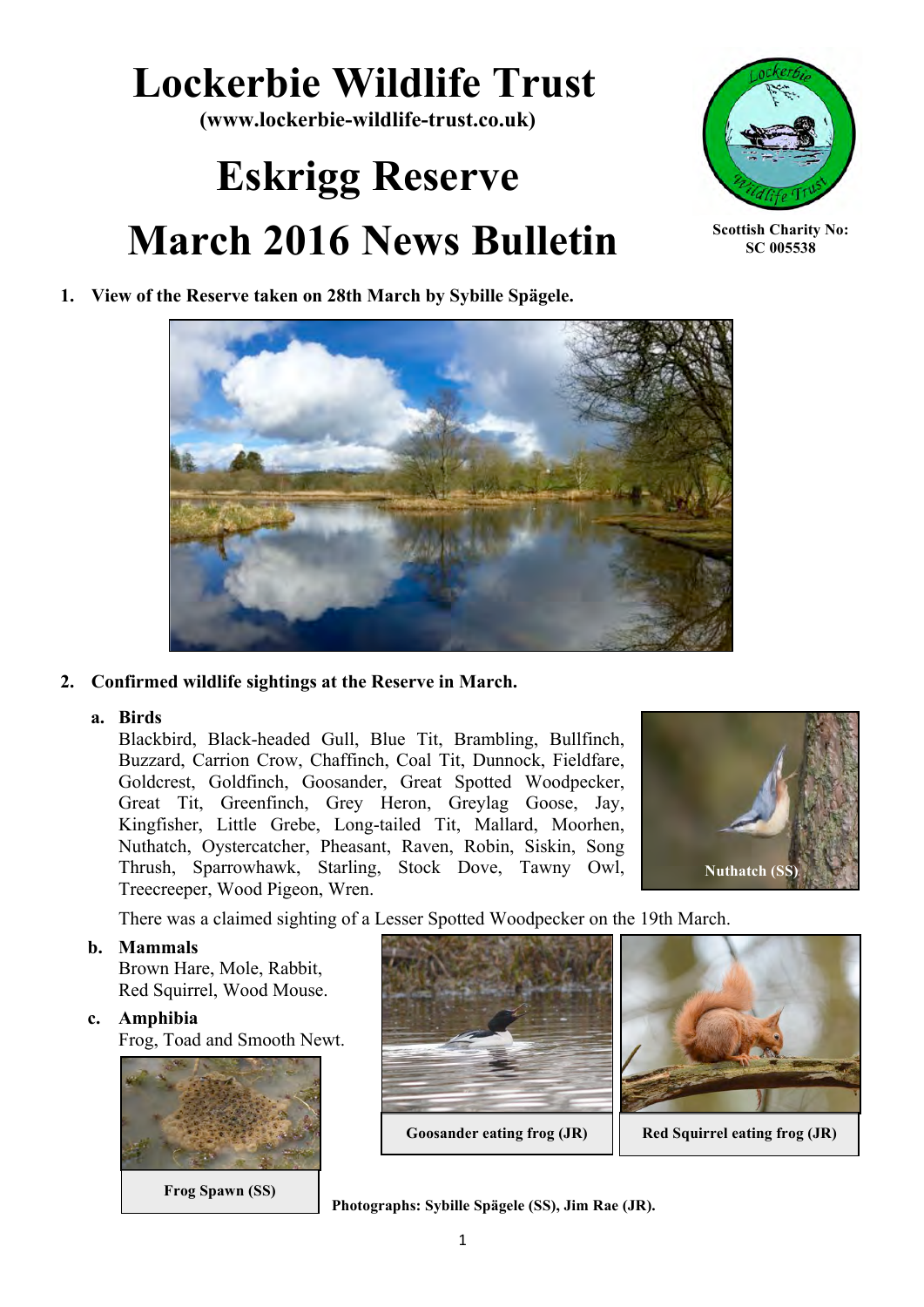#### **3. March Photo-gallery.**



**Row 1: Courting Pheasants (AL), Slime Mould at sporulation stage (JR), Red Squirrel (RC). Row 2: Robin (JR), Whin Blossom (JR), Wren (JR). Row 3: Goosander (JR), Larch needles and cone (JR), Great Spotted Woodpecker (JR). Row 4: Frog (GT), Dandelion (JR), Red Squirrel (JH). Row 5: Grey Heron (JR), Slime Mould at plasmodial stage (JR), Chaffinch (SS).**

> **Photographs: Richard Clark (RC), Jim Halliday (JH), Andrina Laidler (AL), Jim Rae (JR), Sybille Spägele (SS), George Trudt (GT).**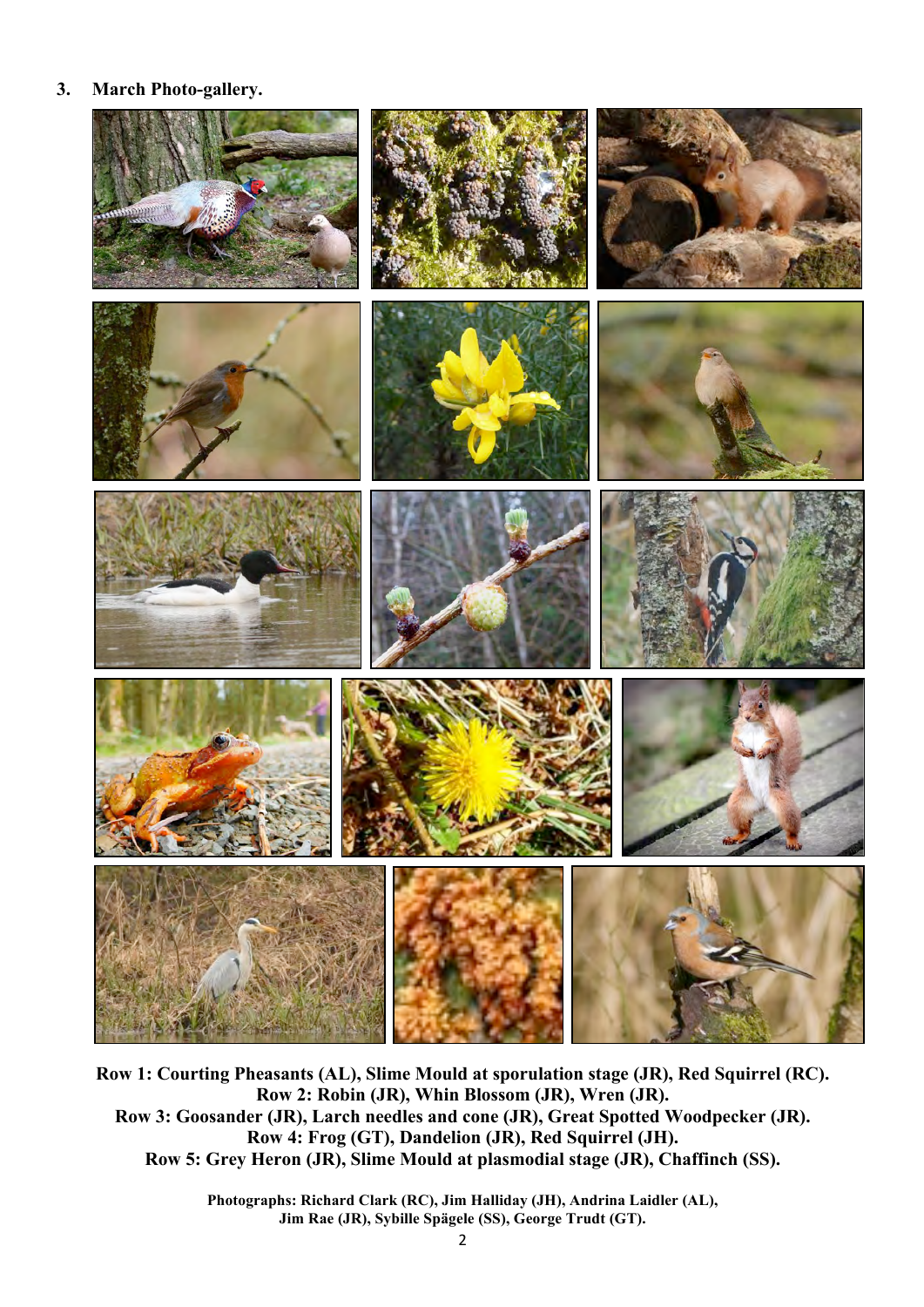#### **4. Planned Activities**

**Mon. 7th - Lockerbie Academy Rural Skills Class** came down for an hour and helped replace a marshy section of woodland path with a hardcore area.



**Fri. 11th - Castle Milk Estate forest workers** felled trees along the boardwalk that posed a potential safety risk. The small branches were stacked in piles and the trunks and large branches were winched across the pond and cut into log-sized pieces. We appreciate that the work was done in such a way as to minimise the impact on the Reserve habitats.

**Mon. 14th - Lockerbie Academy Rural Skills Class** cleared the tree branches and logs from the edges of the pond and stacked the logs at the side of the forest road.

**Mon. 21st - Lockerbie Academy Rural Skills Class** cleared the remaining logs from the side of the boardwalk and stacked them at the side of the forest road. They then began to make repairs to part of the boardwalk itself.



## **5. Volunteer Activities**

**Sat. 5th - Members of the E-Team, Rory Holden, Rory Morford, Maya Saunders, Michael Kerr and Keir Stewart,** helped **Jim** to reinstate part of the path near the car park and fill in holes on Eskrigg Farm road.





**Rory Morford and Maya Saunders Michael Kerr, Rory Holden & Keir Stewart** 

**Thu. 10th - Connor Jardine** helped **Jim** resurface a section of hardcore path.



**Sat. 12th - Members of the E-Team, Keir Stewart, Rory Holden, Patrick Malone and Maya Saunders,** helped **Jim** to clear logs from the side of the boardwalk and stack them at the side of the forest road.

**Thu. 24th - Connor Jardine** helped **Jim** fill in the potholes on Eskrigg Farm Road.

**Mon. 28th & Wed. 30th - Sybille Spägele** replaced the wire netting on the jetty.

**Wed. 30th - Michael Kerr** helped **Jim** with repairs to the boardwalk.

**Thu. 31st - Sybille Spägele** and **Jim** worked on the borders to the boardwalk.



 **Photographs: Jim Rae**